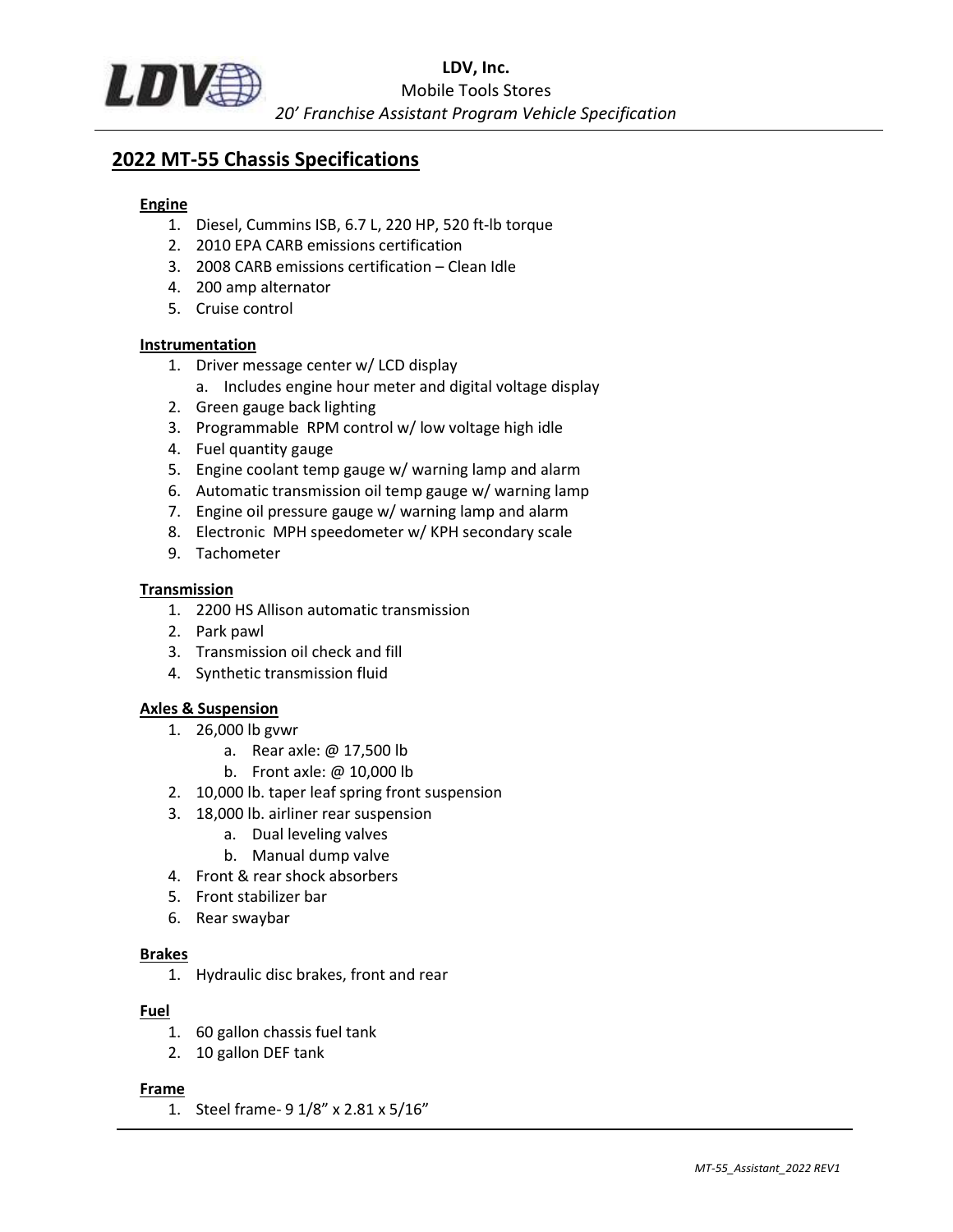

# Tires & Wheels

- 1. 255/70R22.5 radial tires, front and rear
- 2. 22.5 x 6 steel disc wheels

### Additional Features

- 1. Daytime running lights
- 2. Dual electric horns
- 3. Tilt / Telescoping steering column
- 4. Block heater

# Body Specification

- 1. All aluminum side walls, roof and skirting
- 2. 20' (4.877m) load space
- 3. Swing driver side door with sliding window
	- a. Diamond plate lower finish
	- b. Black powder coat upper finish
- 4. Sliding door curbside with window, opening into store area (set back behind cab area)
	- a. Diamond plate lower finish
	- b. Black powder coat upper finish
	- c. Wire security screen over window
- 5. Twin 19" wide rear doors (will fully open between lift gate rails)
	- a. Magnetic contacts on rear doors, preventing lift gate operation unless doors are fully open or fully closed
- 6. High back bucket driver and passenger seats on suspension pedestals with arm rests and three point seat belts
- 7. Provision in cab floor for a removable jump seat
	- a. Centered in cab between driver and passenger seats
- 8. Sliding, lockable bulkhead separating cab and load space area
- 9. Rubber mat in driver and passenger toe area
- 10. Sidewall studs on 24" (0.61m) centers
- 11. Heavy duty mud flaps
- 12. Aluminum lift-up hood
- 13. Step wells .100" aluminum tread plate
	- a. Entry steps covered with non-slip tread
- 14. Pulse windshield wiper system
- 15. Power, heated mirrors
- 16. Engine enclosure removable and insulated
- 17. The entire underside of the apparatus body, all under structure sheet metal work, chassis frame components, and underside of chassis cab shall be sprayed with black automotive undercoating to retard corrosion under apparatus body.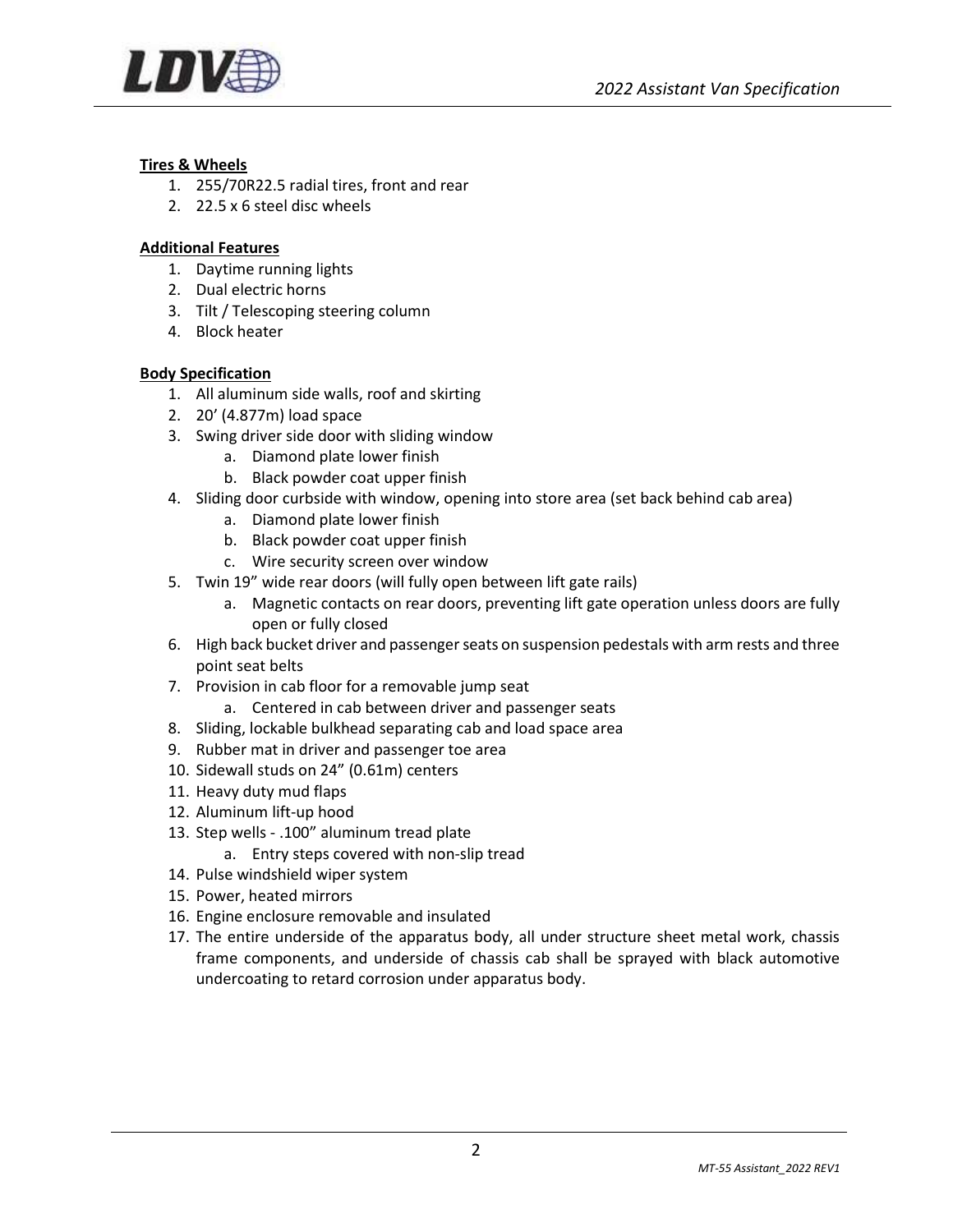

# Upfit Specifications

Note: All interior materials meet the Federal Motor Vehicle Safety Standard (FMVSS) 302 regarding flammability of interior materials.

# Exterior

- 1. Black rubber entry handle at sliding side door and driver entry door
- 2. Electric step at side entry door a. Integrated into parking brake for deployment
- 3. Lift gate with 85" wide x 72" deep main platform and 48" wide x 12" deep flip extension with integrated cart stop
	- a. Additional cart stop integrated into truck side of main platform
	- b. Flip rails mounted on platform to act as side facing cart stops (can be rotated to outside of platform to increase available platform space)
	- c. Automated open and close operation; stainless steel cam and linkage
	- d. Above bed travel to level with vehicle interior floor
- 4. Transition plate between lift gate and interior
- 5. Back-up alarm
- 6. Back-up camera w/ LCD monitor
- 7. Sign holder
- 8. Snap-on decal kit
	- a. Body striping with reflective product descriptions
	- b. Large "Snap-on" on driver and passenger sides
	- c. Reflective web address on each side
	- d. Snap-on logo on front of vehicle
	- e. 50" Snap-on lift gate decal

#### Interior

#### Display Aids

- 1. Passenger Side
	- a. Three fully adjustable Versaflex<sup>™</sup> 5-shelf sections with aluminum shelf facing
		- a. Two sections of 33" shelves, one section of 39" shelves
		- b. Adjustable 18" LED lights above each shelf
		- c. Four (4) slide out, undershelf parts bin drawers w/ lid and locking slides
		- d. Approx. 76" carpeted tool box area
- 2. Driver Side
	- a. Two fully adjustable 36" Versaflex<sup>™</sup> 4-drawer sections with 10" deep overstock drawers a. Adjustable 18" LED lights above each drawer
	- b. 88" carpeted tool box area & 46" carpeted box area
	- c. Vice tray work station (black powder coat finish)
- 3. 4-hole, 32 hammer ABS hammer display
- 4. Computer workstation Snap-on 20" metal
	- a. Includes HDMI inputs wired to monitor, AC power and DC power
	- b. Printer shelf
	- c. Mirror at workstation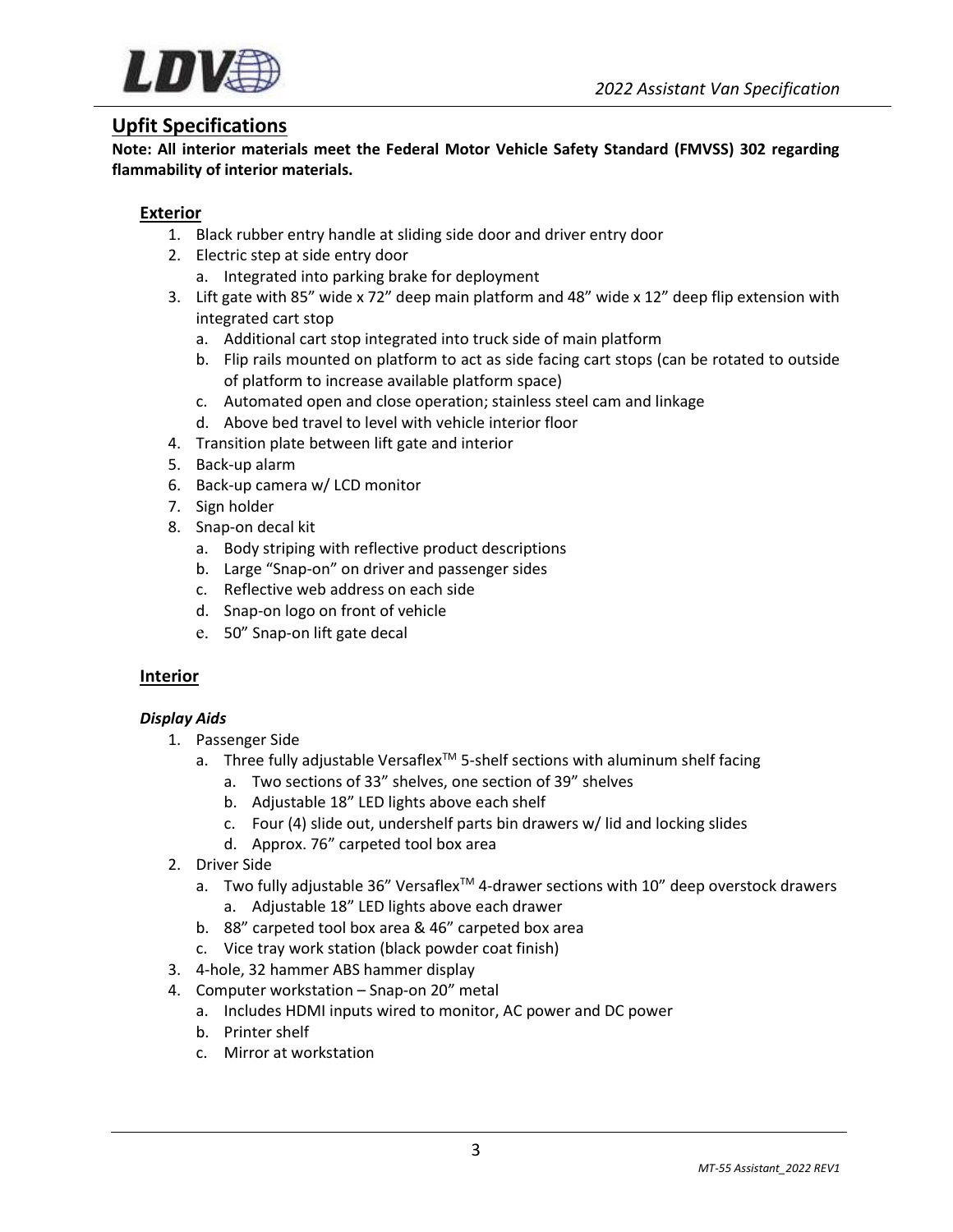

#### Lighting

- 1. Dome light over entry area (door activated)
- 2. Dome light over passenger side shelf in cab
- 3. Twenty  $(20) 18$ " LED shelf lights
- 4. Nine  $(9) 4'$  LED ceiling lights

# Interior Finish

- 1. Cab area
	- a. Carpeted overhead control panel console
	- b. Carpeted front shelf
	- c. Black ABS manual / book holder
	- d. Drink holder
	- e. White laminate ceiling
	- f. Carpeted walls and bulkhead
	- g. 12 volt power outlet and USB charging outlets
- 2. Store area
	- a. 3/16" white pegboard with black heavy duty lacing (double pattern) on walls in shelving areas
	- b. 3/16" white pegboard with black heavy duty lacing (double pattern) on ceiling
	- c. White board above entry door
	- d. Anodized aluminum ceiling trim
	- e. E-Track in tool box areas and above VersaFlex™ drawers for mounting wall displays
	- f. Carpeted tool box areas including removable foam rub rails to prevent tool storage damage
	- g. Carpeted bulkhead and sliding door
- 3. Sub-wall and ceiling construction
	- a. ¾" plywood sub-wall construction
	- b. Fiberglass insulation package throughout vehicle

#### Floor

- 1. Non-slip black onyx vinyl flooring
- 2. Aluminum floor trim
- 3. Pull rings (6) in rear aisle

#### Safety Features

- 1. Two (2) Five lb fire extinguishers
- 2. DOT warning triangles
- 3. Wheel chocks
- 4. First aid kit
- 5. Interior grab handle at side entry door and driver entry door
- 6. Electric deadbolt
- 7. 12' ratchet strap
- 8. 15' ratchet strap
- 9. Three (3) Display-n-Stay tool box straps
	- a. Affix tool boxes to walls while keeping front of box free from obstruction
- 10. Alarm System, including:
	- a. Mercury tilt switch
	- b. Siren speaker (under hood)
	- c. (2) Dual Tech infrared motion detectors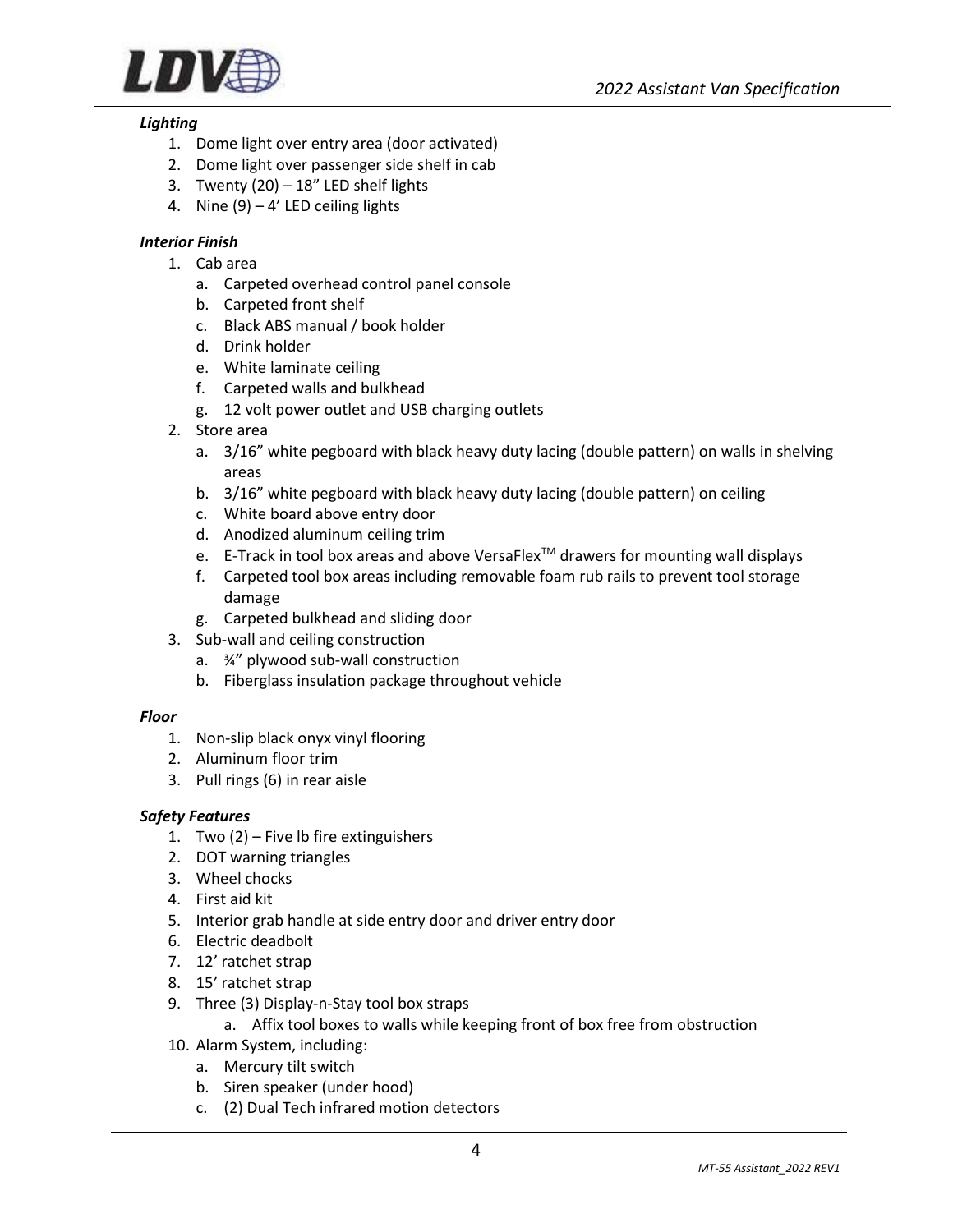

- d. Keyless alarm entry
- e. Magnetically controlled contacts on doors and windows
- f. Ignition kill relay

# Audio / Video

- 1. Speakers 2 pair –6" round (120 watts)
- 2. Stereo AM/FM / CD (30 watts x 4), Bluetooth ready
- 3. 32" LCD TV / monitor
	- a. HDMI cable routed to workstation
	- b. HDMI cable routed to assistant workstation
	- c. VGA cable to allow connection to diagnostic platforms
- 4. Wireless hot spot for connection of assistant computer

#### HVAC Systems

- 1. Engine-driven air conditioning 47,000 btu roof-top unit
	- a. Mounted at rear of vehicle
	- b. Roof-mount condenser
- 2. Dash air conditioning for cab area
- 3. 110 volt, shoreline- powered roof-top A/C (13,500 btu)
- 4. 12,500 btu Diesel-fired furnace
- 5. (2) 12 volt ceiling fans

#### Electrical System

- 1. 12VDC / 120VAC (split) control / breaker panel with voltage display
- 2. 120VAC
	- a. 30 amp 120VAC stainless steel Marinco shore power inlet with sealing collar adapter plug
	- b. 12/3 marine cable used for all 120VAC branch wiring
	- c. Two (2) 15 AMP 120VAC duplex receptacle
	- d. 1500 watt pure sine inverter
	- e. Six (6) 15 amp 120VAC duplex receptacles (orange) computer outlets
- 3. 12VDC
	- a. Four (4) 6 volt lead-acid batteries installed in an exterior compartment a. Battery watering kit included
	- b. Military specification grade wiring
	- c. Auxiliary fuse panel
	- d. Battery combiner
	- e. Battery monitor
	- f. Progressive dynamics 60 amp charger/converter
	- g. Two (2) 12v outlets w/ USB charging outlets

#### Sales Aids

- 1. Wall mounted product displays
	- a. Air Tool Display
	- b. Two (2) Three-shelf promo displays
	- c. One (1) Two-shelf promo display
	- d. Three(3)  $1\overline{\smash{2}}$  side magnetic socket displays
	- e. Power Tool Display